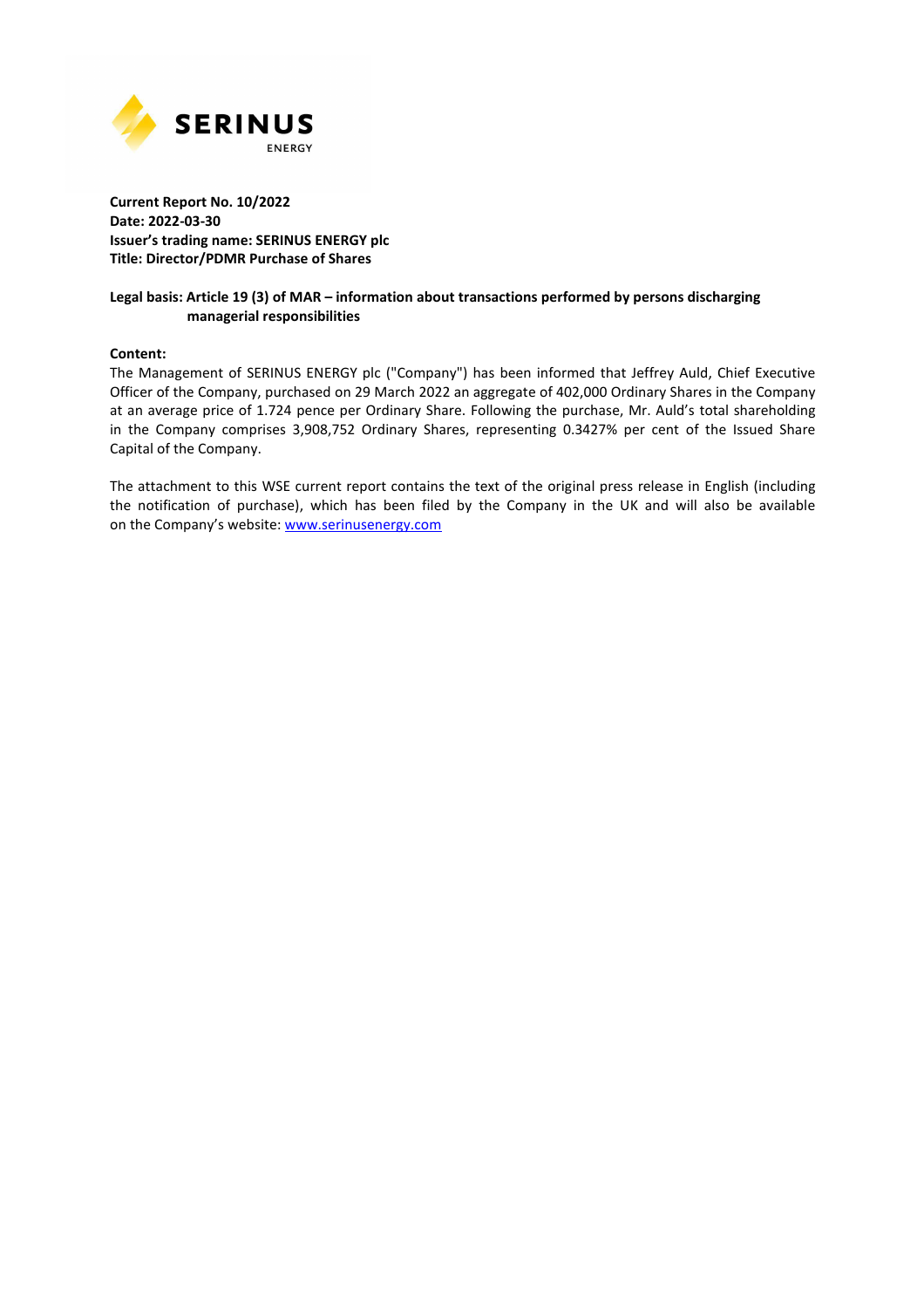

30 March 2022

Press Release

# Director/PDMR Purchase of Shares

**Jersey, Channel Islands, 30 March 2022** -- Serinus Energy plc ("**the Company**") has been informed that Jeffrey Auld, Chief Executive Officer of the Company, purchased on 29 March 2022 an aggregate of 402,000 Ordinary Shares in the Company at an average price of 1.724 pence per Ordinary Share. Following the purchase, Mr. Auld's total shareholding in the Company comprises 3,908,752 Ordinary Shares, representing 0.3427% per cent of the Issued Share Capital of the Company.

# *About Serinus*

.

Serinus is an international upstream oil and gas exploration and production company that owns and operates projects in Tunisia and Romania.

For further information, please refer to the Serinus website (www.serinusenergy.com) or contact the following:

| <b>Serinus Energy plc</b><br>Jeffrey Auld, Chief Executive Officer<br>Andrew Fairclough, Chief Financial Officer<br>Calvin Brackman, Vice President, External Relations & Strategy | +44 204 541 7859 |
|------------------------------------------------------------------------------------------------------------------------------------------------------------------------------------|------------------|
| Arden Partners plc (Nominated Adviser & Joint Broker)<br>Paul Shackleton (Corporate Finance)<br>Tim Dainton (Equity Sales)                                                         | +44 207 614 5900 |
| <b>Shore Capital Stockbrokers Limited (Joint Broker)</b><br>Toby Gibbs / John More (Corporate Advisory)<br>George Fraser (Equity Sales)                                            | +44 207 408 4090 |
| <b>Camarco</b> (Financial PR - London)<br>Owen Roberts<br>Phoebe Pugh                                                                                                              | +44 203 781 8334 |
| <b>TBT i Wspólnicy</b> (Financial PR - Warsaw)<br>Katarzyna Terej                                                                                                                  | +48 602 214 353  |

*Translation: This news release has been translated into Polish from the English original.* 

*Forward-looking Statements This release may contain forward-looking statements made as of the date of this announcement with respect to future activities that either are not or may not be historical facts. Although the Company believes that its expectations reflected in the forward-looking statements are reasonable as of the date hereof, any potential results suggested by such statements involve risk and uncertainties and no assurance can be given that actual*  results will be consistent with these forward-looking statements. Various factors that could impair or prevent the *Company from completing the expected activities on its projects include that the Company's projects experience technical and mechanical problems, there are changes in product prices, failure to obtain regulatory approvals, the state of the national or international monetary, oil and gas, financial , political and economic markets in the jurisdictions where the Company operates and other risks not anticipated by the Company or disclosed in the Company's published material. Since forward-looking statements address future events and conditions, by their very nature, they involve inherent risks and uncertainties and actual results may vary materially from those expressed in the forward-looking statement. The Company undertakes no obligation to revise or update any forward-looking statements in this announcement to reflect events or circumstances after the date of this announcement, unless required by law.*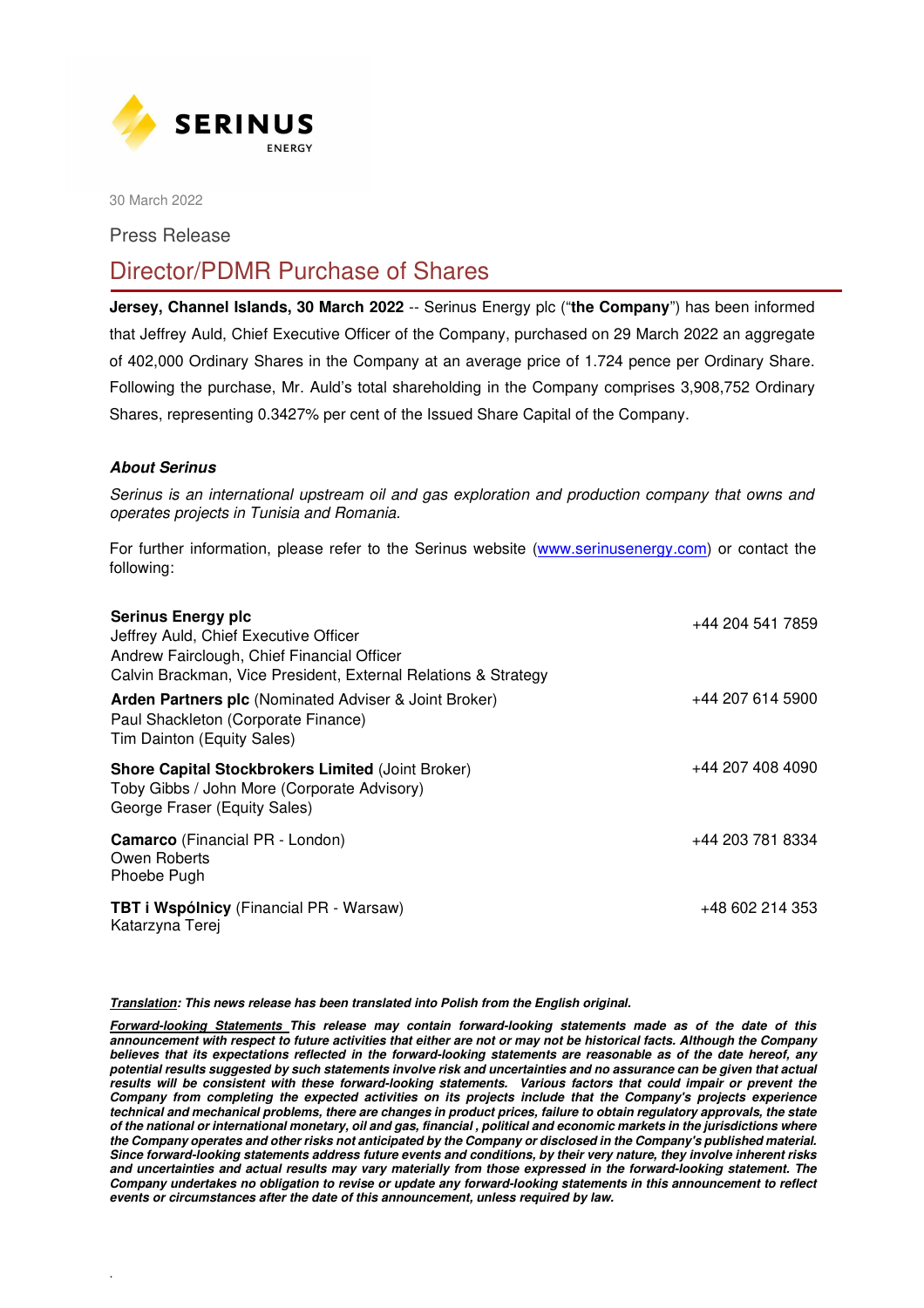

| $\mathbf{1}$   | Details of the person discharging managerial responsibilities / person closely<br>associated Reason for the notification                                                                                |  |                                |                                 |                             |                                                       |  |
|----------------|---------------------------------------------------------------------------------------------------------------------------------------------------------------------------------------------------------|--|--------------------------------|---------------------------------|-----------------------------|-------------------------------------------------------|--|
| a)             | Name                                                                                                                                                                                                    |  |                                | Jeffrey Auld                    |                             |                                                       |  |
| $\overline{2}$ | <b>Reason for the notification</b>                                                                                                                                                                      |  |                                |                                 |                             |                                                       |  |
| a)             | Position/status                                                                                                                                                                                         |  | <b>Chief Executive Officer</b> |                                 |                             |                                                       |  |
| b)             | Initial notification<br>/Amendment                                                                                                                                                                      |  |                                |                                 | <b>Initial Notification</b> |                                                       |  |
| $\mathbf{3}$   | Details of the issuer, emission allowance market participant, auction platform,<br>auctioneer or auction monitor                                                                                        |  |                                |                                 |                             |                                                       |  |
| a)             | Name                                                                                                                                                                                                    |  |                                | Serinus Energy Plc              |                             |                                                       |  |
| b)             | LEI                                                                                                                                                                                                     |  |                                | 549300W183KUX62DVI32            |                             |                                                       |  |
| $\overline{4}$ | Details of the transaction(s): section to be repeated for (i) each type of instrument;<br>(ii) each type of transaction; (iii) each date; and (iv) each place where transactions<br>have been conducted |  |                                |                                 |                             |                                                       |  |
| a)             | Description of the<br>financial instrument,<br>type of instrument                                                                                                                                       |  |                                | Ordinary Shares of no par value |                             |                                                       |  |
|                | Identification<br>code                                                                                                                                                                                  |  |                                | JE00BF4N9R98                    |                             |                                                       |  |
| b)             | Nature of the transaction                                                                                                                                                                               |  |                                | Purchase of Ordinary Shares     |                             |                                                       |  |
| c)             | Price(s) and                                                                                                                                                                                            |  |                                |                                 |                             |                                                       |  |
|                | volume(s)                                                                                                                                                                                               |  | <b>PDMR</b>                    |                                 | Volume                      | <b>Strike price (GBP)</b>                             |  |
|                |                                                                                                                                                                                                         |  | Jeffrey Auld                   |                                 | 402,000                     | £0.01724                                              |  |
| d)             | Aggregated                                                                                                                                                                                              |  |                                |                                 |                             |                                                       |  |
|                | information<br>Aggregat<br>ed volume                                                                                                                                                                    |  | <b>PDMR</b>                    |                                 | Volume                      | <b>Total aggregate value</b><br>at strike price (GBP) |  |
|                |                                                                                                                                                                                                         |  | Jeffrey Auld                   |                                 | 402,000                     | £6,930.48                                             |  |
|                | Price<br>$\overline{\phantom{0}}$                                                                                                                                                                       |  |                                |                                 |                             |                                                       |  |
| e)             | Date of the<br>transaction                                                                                                                                                                              |  | 29 March 2022                  |                                 |                             |                                                       |  |